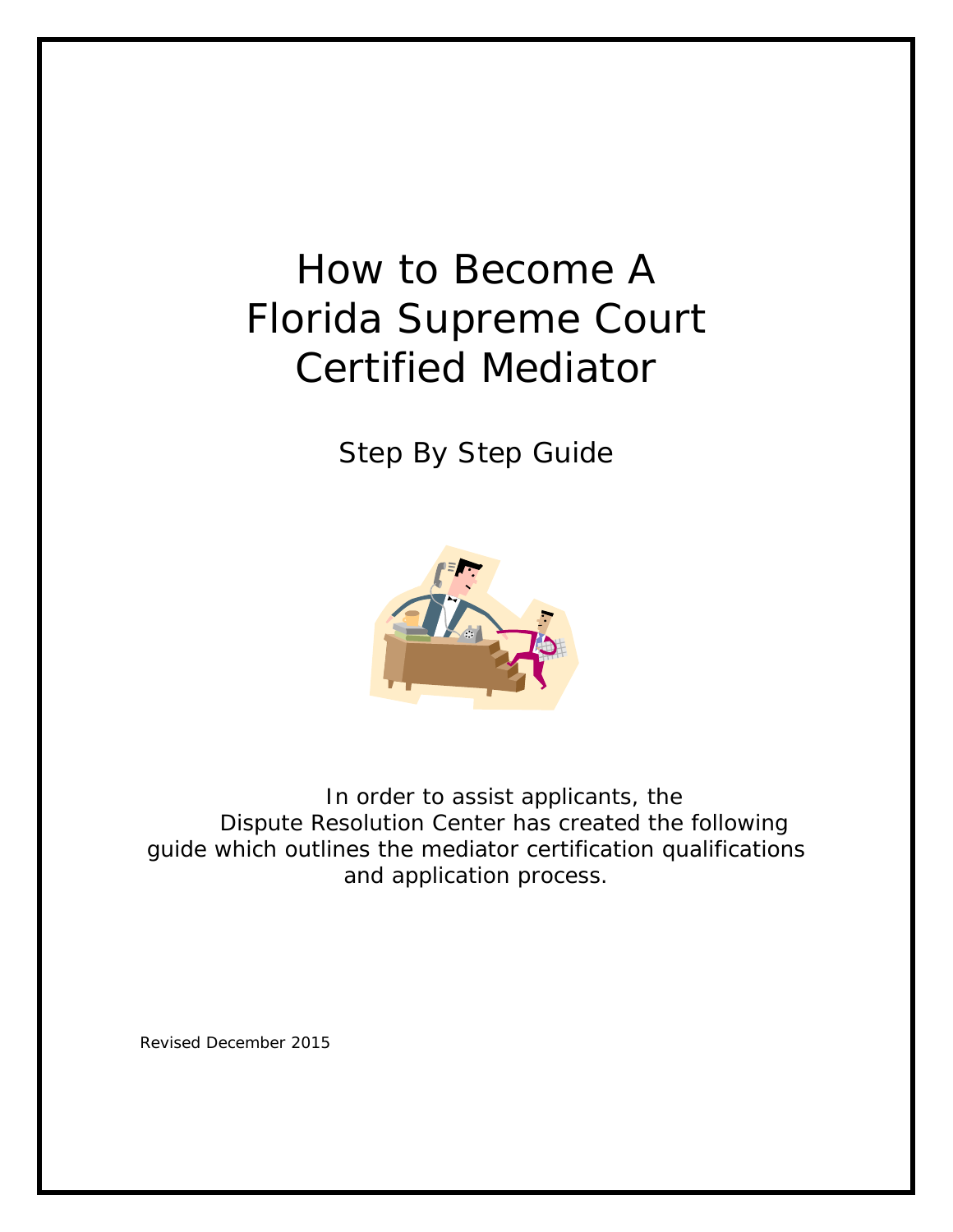# Attachment A- Mediator Qualifications Florida Rules for Certified and Court-Appointed Mediators

### **Rule 10.100. Certification Requirements**

- (a) General. For certification as a county court, family, circuit court, dependency, or appellate mediator, a mediator must be at least 21 years of age and be of good moral character. For certification as a county court, family, circuit court, or dependency mediator, one must have the required number of points for the type of certification sought as specifically required in rule 10.105.
- (b) County Court Mediators. For initial certification as a mediator of county court matters, an applicant must have at least a high school diploma or a General Equivalency Diploma (GED) and 100 points, which shall include:
	- (1) 30 points for successful completion of a Florida Supreme Court certified county court mediation training program;
	- (2) 10 points for education; and
	- (3) 60 points for mentorship.
- (c) Family Mediators. For initial certification as a mediator of family and dissolution of marriage issues, an applicant must have at least a bachelor's degree and 100 points, which shall include, at a minimum:
	- (1) 30 points for successful completion of a Florida Supreme Court certified family mediation training program;
	- (2) 25 points for education/mediation experience; and
	- (3) 30 points for mentorship.

Additional points above the minimum requirements may be awarded for completion of additional education/mediation experience, mentorship, and miscellaneous activities.

- (d) Circuit Court Mediators. For initial certification as a mediator of circuit court matters, other than family matters, an applicant must have at least a bachelor's degree and 100 points, which shall include, at a minimum:
	- (1) 30 points for successful completion of a Florida Supreme Court certified circuit mediation training program;
	- (2) 25 points for education/mediation experience; and
	- (3) 30 points for mentorship.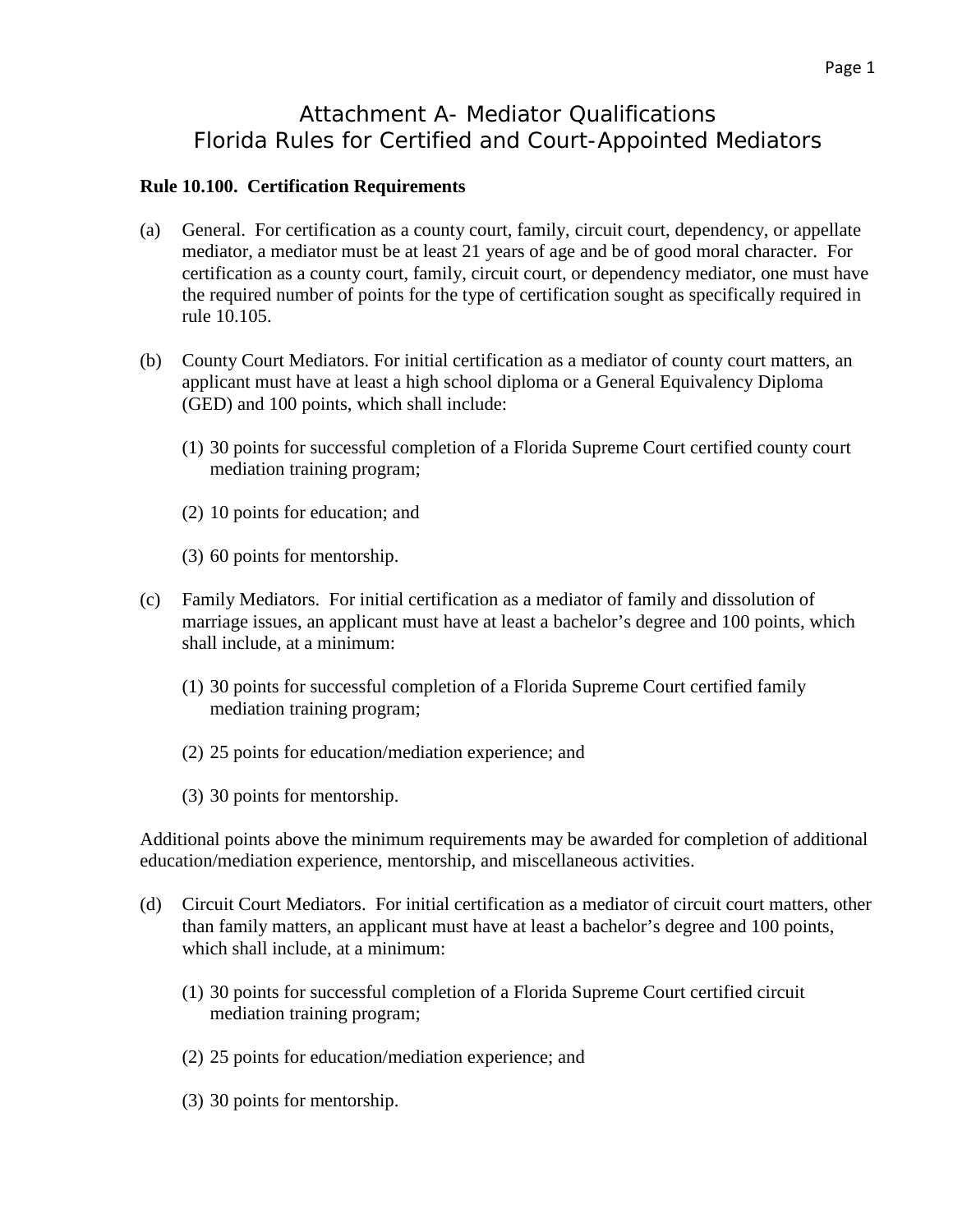Additional points above the minimum requirements may be awarded for completion of additional education/mediation experience, mentorship, and miscellaneous activities.

- (e) Dependency Mediators. For initial certification as a mediator of dependency matters, as defined in Florida Rule of Juvenile Procedure 8.290, an applicant must have at least a bachelor's degree and 100 points, which shall include, at a minimum:
	- (1) 30 points for successful completion of a Florida Supreme Court certified dependency mediation training program;
	- (2) 25 points for education/mediation experience; and
	- (3) 40 points for mentorship.

Additional points above the minimum requirements may be awarded for completion of additional education/mediation experience, mentorship, and miscellaneous activities.

- (f) Appellate Mediators. For initial certification as a mediator of appellate matters, an applicant must be a Florida Supreme Court certified circuit, family or dependency mediator and successfully complete a Florida Supreme Court certified appellate mediation training program<sup>[1](#page-2-0)</sup>.
- (g) Senior Judges Serving As Mediators. A senior judge may serve as a mediator in a courtordered mediation only if certified by the Florida Supreme Court as a mediator for that type of mediation.
- (h) Referral for Discipline. If the certification or licensure necessary for any person to be certified as a family or circuit mediator is suspended or revoked, or if the mediator holding such certification or licensure is in any other manner disciplined, such matter shall be referred to the Mediator Qualifications Board for appropriate action pursuant to rule 10.800.
- (i) Special Conditions. Mediators who are certified prior to August 1, 2006, shall not be subject to the point requirements for any category of certification in relation to which continuing certification is maintained.

<span id="page-2-0"></span>**<sup>1</sup>** Rule 9.730, Florida Rules of Appellate Procedure, regarding appointment of mediators

<sup>(</sup>a) Appointment by Agreement. Within 10 days of the court order of referral, the parties may file a stipulation with the court designating a mediator certified as an appellate mediator pursuant to rule 10.100(f), Florida Rules for Certified and Court-Appointed Mediators. Unless otherwise agreed to by the parties, the mediator shall be licensed to practice law in any United States jurisdiction. (b) Appointment by Court. If the parties cannot agree upon a mediator within 10 days of the order of referral, the appellant shall notify the court immediately and the court shall appoint a certified appellate mediator selected by such procedure as is designated by administrative order. The court shall appoint a certified appellate mediator who is licensed to practice law in any United States jurisdiction, unless otherwise requested upon agreement of the parties.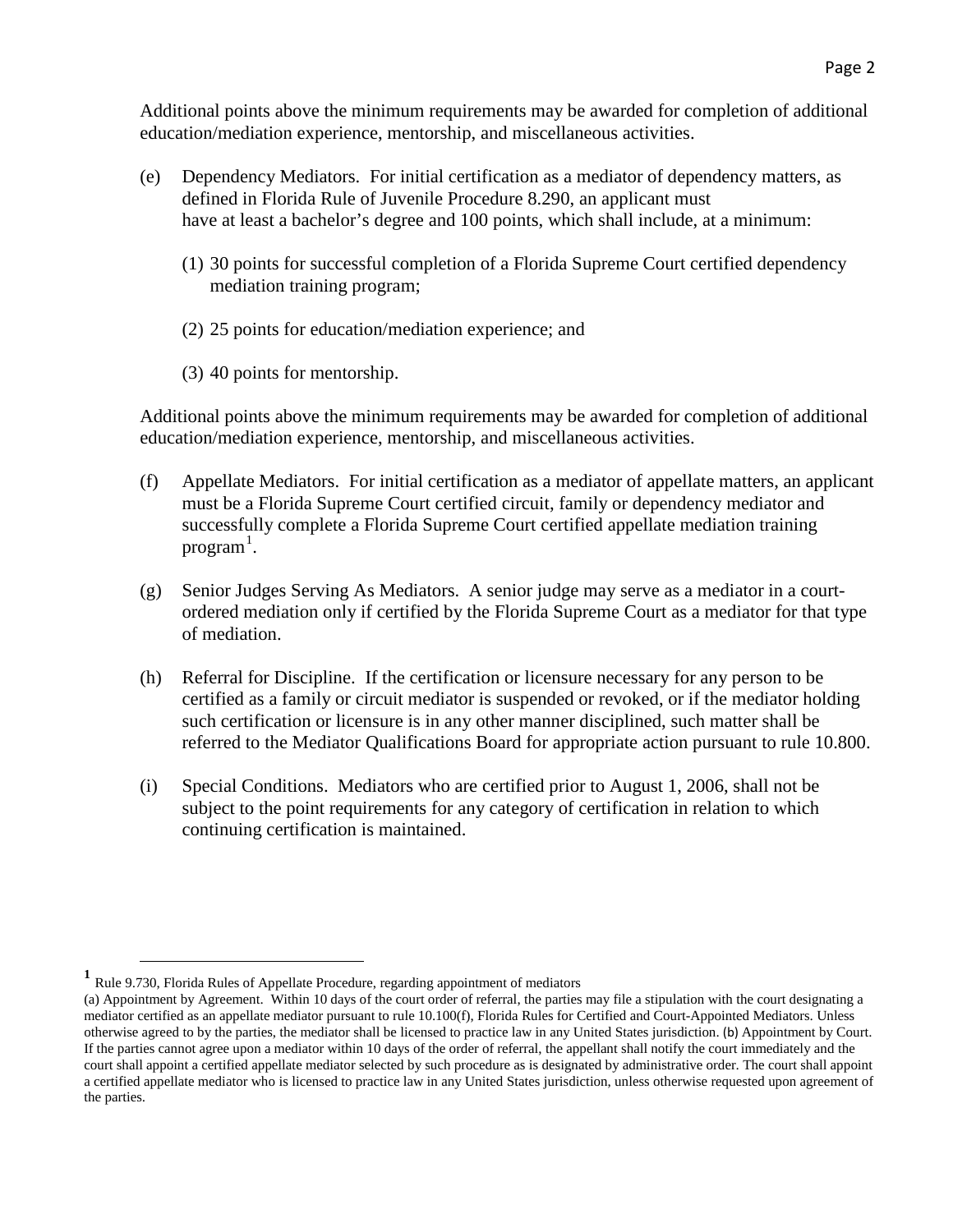#### **Rule 10.105. Point System Categories**

(a) Education. Points shall be awarded in accordance with the following schedule (points are only awarded for the highest level of education completed and honorary degrees are not included):

| High School Diploma/GED                           | 10 points |
|---------------------------------------------------|-----------|
| <b>Associate's Degree</b>                         | 15 points |
| <b>Bachelor's Degree</b>                          | 20 points |
| Master's Degree                                   | 25 points |
| Master's Degree in Conflict Resolution            | 30 points |
| Doctorate (e.g., Ph.D., J.D., M.D., Ed.D., LL.M)  | 30 points |
| Ph.D. from Accredited Conflict Resolution Program | 40 points |

An additional five points will be awarded for completion of a graduate level conflict resolution certificate program in an institution which has been accredited by Middle States Association of Colleges and Schools, the New England Association of Schools and Colleges, the North Central Association of Colleges and Schools, the Northwest Association of Schools and Colleges, the Southern Association of Colleges and Schools, the Western Association of Schools and Colleges, the American Bar Association, or an entity of equal status.

- (b) Mediation Experience. One point per year will be awarded to a Florida Supreme Court certified mediator for each year that mediator has mediated at least 15 cases of any type. In the alternative, a maximum of five points will be awarded to any mediator, regardless of Florida Supreme Court certification, who has conducted a minimum of 100 mediations over a consecutive five-year period.
- (c) Mentorship. Ten points will be awarded for each supervised mediation completed of the type for which certification is sought and five points will be awarded for each mediation session of the type for which certification is sought which is observed.
- (d) Miscellaneous Points.
	- (1) Five points shall be awarded to applicants currently licensed or certified in any United States jurisdiction in psychology, accounting, social work, mental health, health care, education, or the practice of law or mediation. Such award shall not exceed a total of five points regardless of the number of licenses or certifications obtained.
	- (2) Five points shall be awarded for possessing conversational ability in a foreign language as demonstrated by certification by the American Council on the Teaching of Foreign Languages (ACTFL) Oral Proficiency Test, qualification as a court interpreter, accreditation by the American Translators Association, or approval as a sign language interpreter by the Registry of Interpreters for the Deaf. Such award shall not exceed a total of five points regardless of the number of languages in which the applicant is proficient.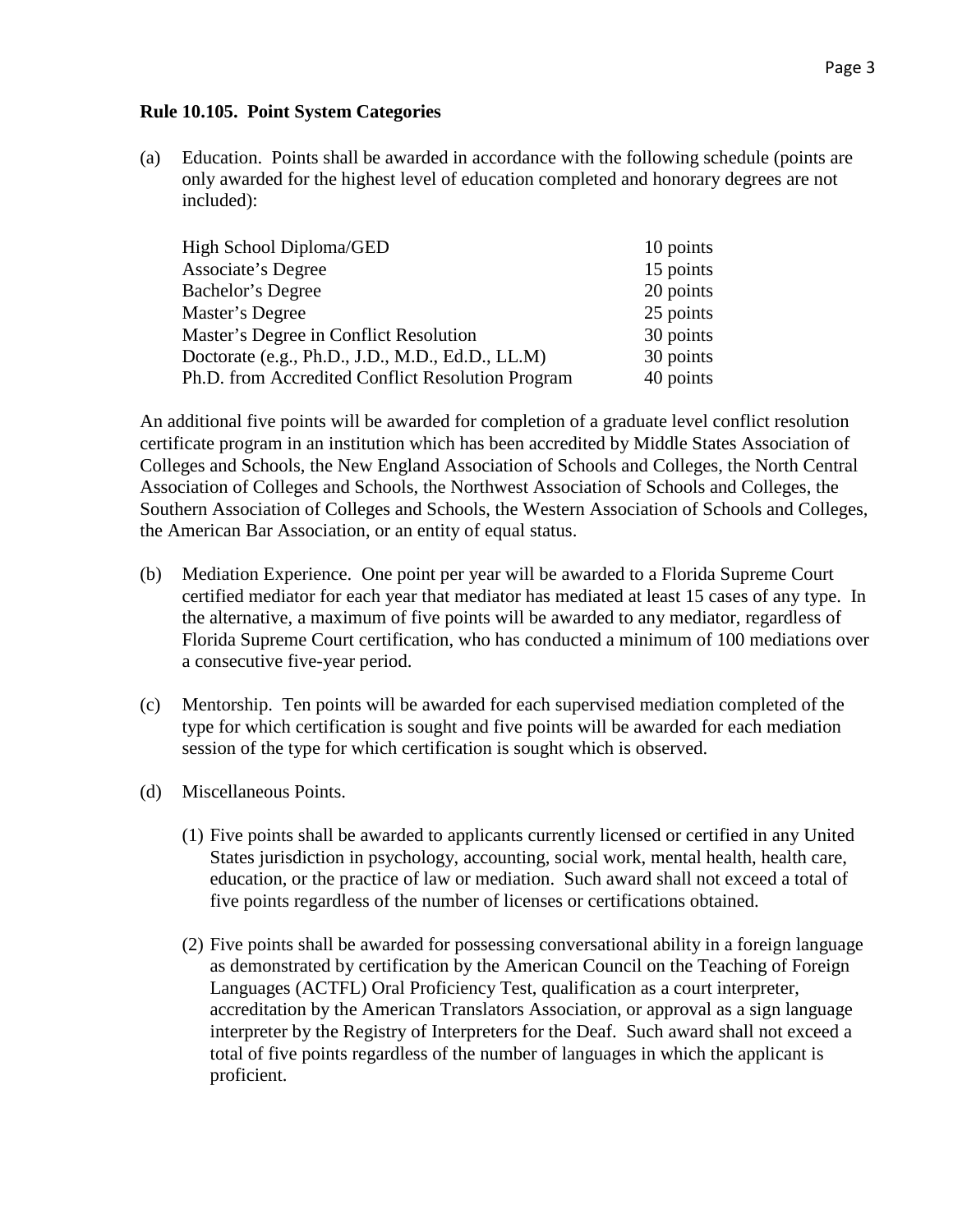- (3) Five points shall be awarded for the successful completion of a mediation training program (minimum 30 hours in length) which is certified or approved by a jurisdiction other than Florida and which may not be the required Florida Supreme Court certified mediation training program. Such award shall not exceed five points regardless of the number of training programs completed.
- (4) Five points shall be awarded for certification as a mediator by the Florida Supreme Court. Such award shall not exceed five points per category regardless of the number of training programs completed or certifications obtained.

#### **Committee Notes**

The following table is intended to illustrate the point system established in this rule. Any discrepancy between the table and the written certification requirements shall be resolved in favor of the latter.

| <b>Points Needed Per Area of Certification</b> |     | <b>Minimum Points Required in Each Area</b>                                                                                                                                                                                                                                       |  |
|------------------------------------------------|-----|-----------------------------------------------------------------------------------------------------------------------------------------------------------------------------------------------------------------------------------------------------------------------------------|--|
| County                                         | 100 | 30 certified county mediation training; 10 education (minimum HS Diploma/GED); 60<br>mentorship                                                                                                                                                                                   |  |
| Family                                         | 100 | 30 certified family mediation training; 25 education/mediation experience (minimum<br>Bachelor's Degree <sup>2</sup> ); 30 mentorship [and requires 15 additional points]                                                                                                         |  |
| Dependency                                     | 100 | 30 certified dependency mediation training; 25 education/mediation experience<br>(minimum Bachelor's Degree <sup>3</sup> ); 40 mentorship [and requires 5 additional points]                                                                                                      |  |
| Circuit                                        | 100 | 30 certified circuit mediation training, 25 education/mediation experience (minimum<br>Bachelor's Degree <sup>4</sup> ); 30 mentorship; [and requires 15 additional points]                                                                                                       |  |
| Appellate                                      |     | For initial certification as a mediator of appellate matters, an applicant must be a Florida Supreme<br>Court certified circuit, family or dependency mediator and successfully complete a Florida<br>Supreme Court certified appellate mediation training program <sup>5</sup> . |  |

<span id="page-4-0"></span><sup>&</sup>lt;sup>2</sup>In order to amass the 25 education/mediation experience point minimum for family, dependency or circuit court certification, one must have either:

A) a Master's Degree or higher; OR B) a Bachelor's Degree (20 points) **and** have substantial mediation experience (yielding at least 5 points) or have earned a graduate certificate in Conflict Resolution (5 points). <sup>3</sup> See #2 above

<span id="page-4-1"></span>

<span id="page-4-2"></span> $^4$  See #2 above  $\,$ 

A) a Master's Degree or higher; OR B) a Bachelor's Degree (20 points) **and** have substantial mediation experience (yielding at least 5 points) or have earned a graduate certificate in Conflict Resolution (5 points).

<span id="page-4-3"></span>**<sup>5</sup>** Rule 9.730, Florida Rules of Appellate Procedure, regarding appointment of mediators who are licensed to practice law (a) Appointment by Agreement.Within 10 days of the court order of referral, the parties may file a stipulation with the court designating a mediator certified as an appellate mediator pursuant to rule 10.100(f), Florida Rules for Certified and Court-Appointed Mediators. Unless otherwise agreed to by the parties, the mediator shall be licensed to practice law in any United States jurisdiction. (b) Appointment by Court. If the parties cannot agree upon a mediator within 10 days of the order of referral, the appellant shall notify the court immediately and the court shall appoint a certified appellate mediator selected by such procedure as is designated by administrative order. The court shall appoint a certified appellate mediator who is licensed to practice law in any United States jurisdiction, unless otherwise requested upon agreement of the parties.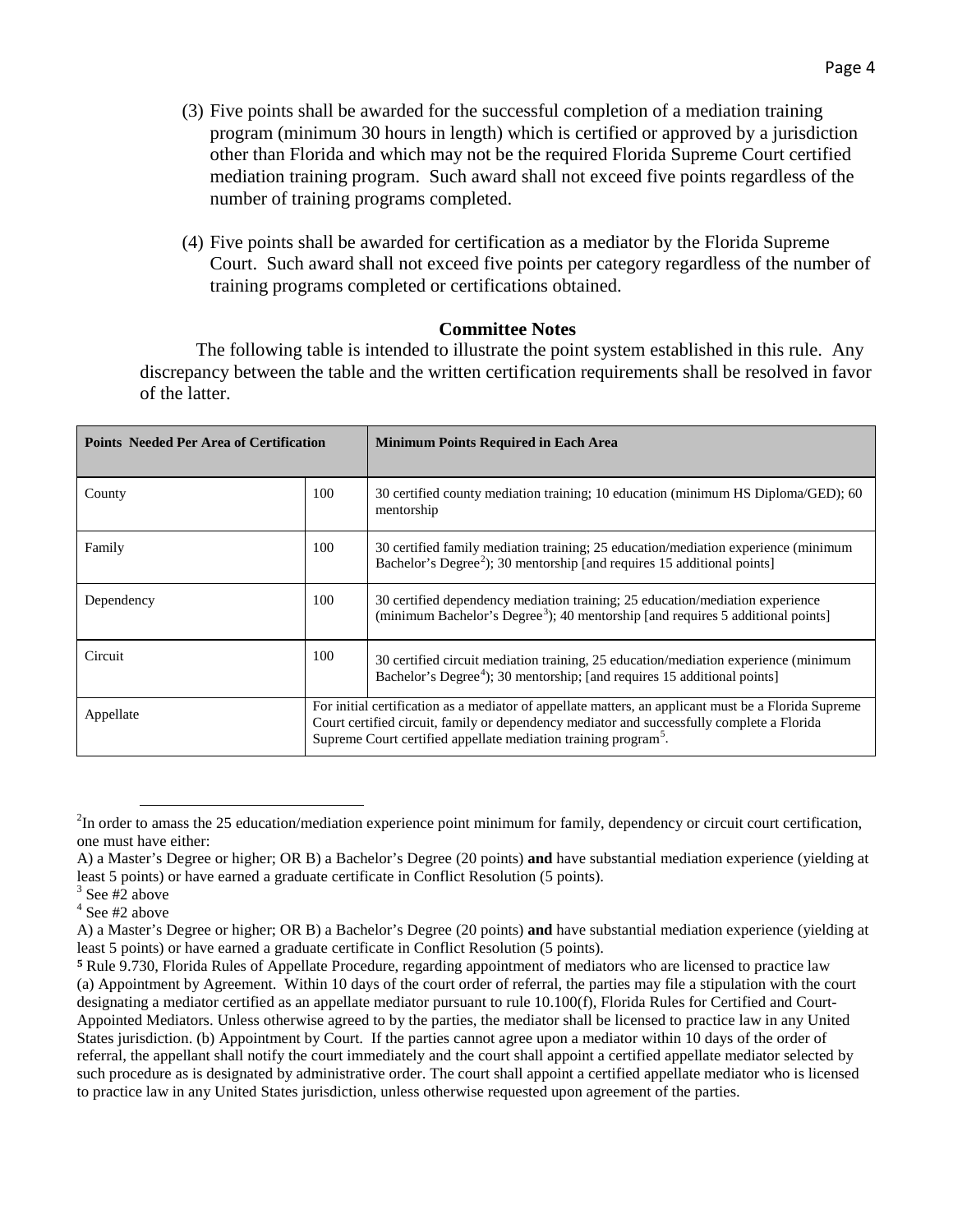| Education/Mediation Experience (points awarded for highest level of education received) |           |                                         |      |
|-----------------------------------------------------------------------------------------|-----------|-----------------------------------------|------|
| HS Diploma/GED                                                                          | 10 points | Master's Degree in Conflict Resolution  | 30   |
| Associate's Degree                                                                      | 15 points | Doctorate (e.g., JD, MD, PhD, EdD, LLM) | 30   |
| Bachelor's Degree                                                                       | 20 points | Ph.D. from accredited CR Program        | 40   |
| Master's Degree                                                                         | 25 points | Graduate Certificate CR Program         | $+5$ |
| —————————————————————————                                                               |           |                                         |      |

Florida certified mediator: 1 point per year in which mediated at least 15 mediations (any type) OR any mediator: – 5 points for minimum of 100 mediations (any type) over a 5 year period

| Mentorship- must work with at least 2 different certified mediators and must be completed for the type of certification sought |                                   |  |  |
|--------------------------------------------------------------------------------------------------------------------------------|-----------------------------------|--|--|
| <b>Observation</b>                                                                                                             | 5 points each session             |  |  |
| Supervised Mediation                                                                                                           | 10 points each complete mediation |  |  |

| <b>Miscellaneous Points</b>                                                                                                                                                                                                                                                                                |                  |
|------------------------------------------------------------------------------------------------------------------------------------------------------------------------------------------------------------------------------------------------------------------------------------------------------------|------------------|
| Licensed to practice law, psychology, accounting, social work, mental health, health care, education or<br>mediation in any US jurisdiction                                                                                                                                                                | 5 points (total) |
| Florida Certified Mediator                                                                                                                                                                                                                                                                                 | 5 points (total) |
| Foreign Language Conversational Ability as demonstrated by certification by ACTFL Oral Proficiency Test;<br>qualified as a court interpreter; or accredited by the American Translators Association; Sign Language<br>Interpreter as demonstrated by approval by the Registry of Interpreters for the Deaf | 5 points (total) |
| Completion of additional mediation training program (minimum 30 hours in length) certified/approved by a<br>state or court other than Florida                                                                                                                                                              | 5 points (total) |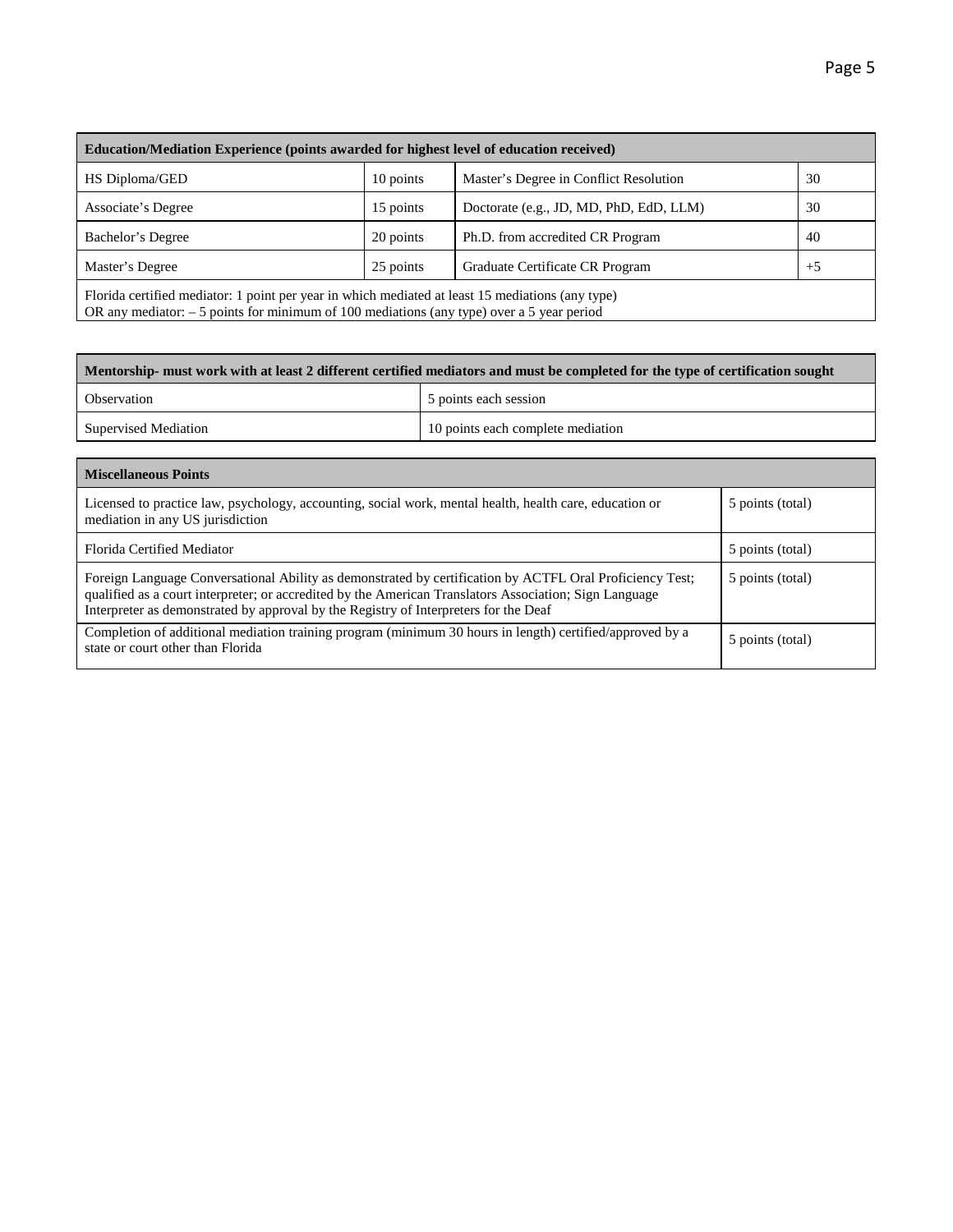# Attachment B Page 6 Certified Mediation Training Providers

The mediation training programs listed below have been certified by the Supreme Court of Florida in accordance with the Mediation Training Standards and Procedures. Once you have completed a certified mediation training program, an application for certification will be provided to you.

#### **Contact training providers directly for their schedules. Direct links to trainer websites are located at www.flcourts.org - select Dispute Resolution**

#### **Appellate Mediation Training**

| Dunlap Mediation                                                  | (Eric D. Dunlap, Esquire)        | $(321)$ 230-3088 (Altamonte Spgs) |
|-------------------------------------------------------------------|----------------------------------|-----------------------------------|
| Mediation Training Group, Inc.                                    | (Susan Dubow & Dr. Elinor Robin) | $(561)$ 241-0413 (Boca Raton)     |
| USF Conflict Resolution Collaborative (Michael Orfinger, Esquire) |                                  | $(800)$ 852-5362 (Tampa)          |
| Nancy Neal Yeend                                                  | (Nancy Neal Yeend)               | $(650)$ 857-9191 (Los Altos, CA)  |

#### **County Mediation Training**

| Alternative Dispute Resolution Services (Christopher M. Shulman, Esquire) |                                                                                                           | $(813)$ 935-9922 (Tampa)   |                                 |
|---------------------------------------------------------------------------|-----------------------------------------------------------------------------------------------------------|----------------------------|---------------------------------|
| Matthew L. Cersine, Esquire                                               | (Matthew L. Cersine, Esquire)                                                                             | (407) 592-7326 (Orlando)   |                                 |
| Dunlap Mediation                                                          | (Eric D. Dunlap, Esquire)                                                                                 |                            | (321) 230-3088 (Altamonte Spgs) |
| Florida Mediation Training, Inc.                                          | (Kevin Lunsford, Esquire)                                                                                 |                            | (386) 269-0942 (Live Oak)       |
|                                                                           | Institute of Conflict Resolution & Communication (Alexia Georgakopoulos, Ph.D)(561) 703-9875 (Boca Raton) |                            |                                 |
| Toby Isaacson, Esquire                                                    | (Toby Isaacson, Esquire)                                                                                  |                            | (727) 579-4600 (St. Petersburg) |
| Mediation Training Group, Inc.                                            | (Susan Dubow & Dr. Elinor Robin)                                                                          |                            | (561) 241-0413 (Boca Raton)     |
| Arve Wikstrom, J.D.                                                       | (Arve Wikstrom, J.D.)                                                                                     | $(407)$ 538-5509 (Orlando) |                                 |

#### **Circuit Mediation Training**

| Alternative Dispute Resolution Services (Christopher M. Shulman, Esquire) |                                  | $(813)$ 935-9922 (Tampa)         |
|---------------------------------------------------------------------------|----------------------------------|----------------------------------|
| Charles N. Castagna Mediation Inc.                                        | (Charles N. Castagna, Esquire)   | (727) 446-4221 (Clearwater)      |
| Davis Mediation Firm                                                      | (Donovan D. Davis, Esquire)      | $(407)$ 448-3665 (Orlando)       |
| Dunlap Mediation                                                          | (Eric D. Dunlap, Esquire)        | (321)230-3088(Altamonte Spgs)    |
| Florida Mediation Training, Inc.                                          | (Kevin Lunsford, Esquire)        | (386) 269-0942 (Live Oak)        |
| Mediation Education, LLC                                                  | (Hal Wotitzky&Stephan Widmeyer)  | (941) 575-9666 (Punta Gorda)     |
| Mediation Training Group, Inc.                                            | (Susan Dubow & Dr. Elinor Robin) | $(561)$ 241-0413 (Boca Raton)    |
| <b>USF Conflict Resolution Collaborative</b>                              | (Jim Williams, Esquire)          | $(800)$ 852-5362 (Tampa)         |
| Nancy Neal Yeend                                                          | (Nancy Neal Yeend)               | $(650)$ 857-9191 (Los Altos, CA) |
|                                                                           |                                  |                                  |

#### **Dependency Mediation Training**

| David Wolfson, Esquire                                        | (David Wolfson, Esquire) | (850) 557-4448 (Tallahassee) |
|---------------------------------------------------------------|--------------------------|------------------------------|
| USF Conflict Resolution Collaborative (Dr. Gregory Firestone) |                          | $(800)$ 852-5362 (Tampa)     |

#### **Family Mediation Training**

| Florida Mediation Training, Inc.                              | (Kevin Lunsford, Esquire)                                                                               | $(386)$ 269-0942 (Live Oak)   |
|---------------------------------------------------------------|---------------------------------------------------------------------------------------------------------|-------------------------------|
|                                                               | Institute of Conflict Resolution&Communication (Alexia Georgakopoulos, Ph.D)(561) 703-9875 (Boca Raton) |                               |
| Mediation Training Group, Inc.                                | (Susan Dubow $& Dr.$ Elinor Robin)                                                                      | $(561)$ 241-0413 (Boca Raton) |
| USF Conflict Resolution Collaborative (Dr. Gregory Firestone) |                                                                                                         | $(800)$ 852-5362 (Tampa)      |
| Wikstrom Peterson                                             | (Arve Wikstrom & Barbara Peterson)                                                                      | $(407)$ 538-5509 (Orlando)    |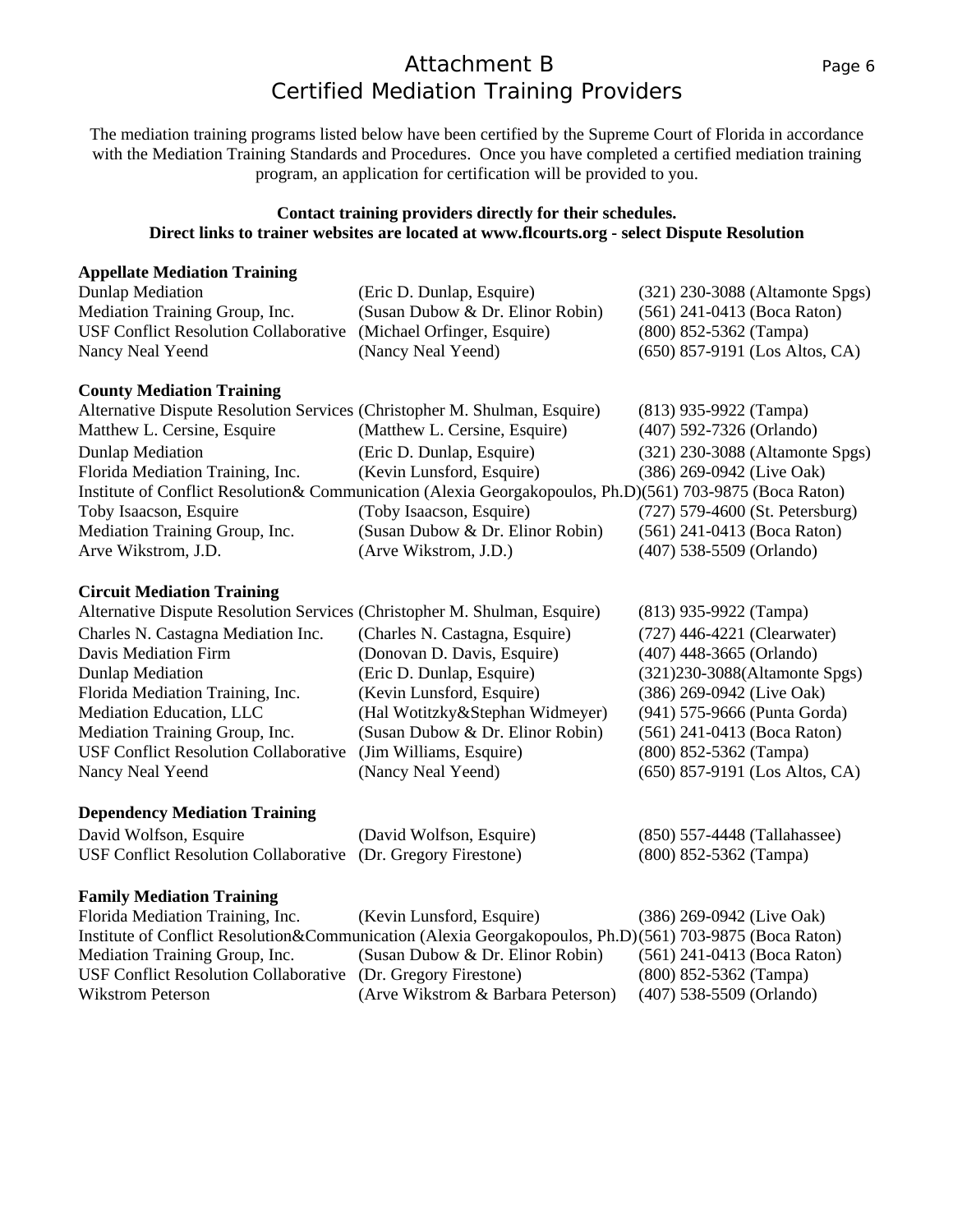Mentorship shall include observing mediations conducted by certified mediators and conducting mediations under the supervision and observation of certified mediators. The mentorship requirements for those seeking certification shall be performed in a manner consistent with the following requirements:

The responsibility of structuring a mentorship rests with each trainee. The trainee shall not receive any fees for any case which the trainee utilizes to complete the required mentorship.

All duly certified mediators are required to allow, upon request, a minimum of two mediation observations or supervised mediations per year. The certified mediator shall not charge the trainee any fees to observe a mediation conducted by the certified mediator, but may charge a reasonable fee for observing and supervising a trainee while the trainee conducts a mediation. In addition, the certified mediator shall be entitled to any compensation paid for the mediation.

The certified mediator shall remain in control of the case.

In order for an applicant to be awarded mentorship points, the applicant must work with at least two different certified mediators and the mediations involved must be of the type for which certification is sought.

The confidentiality and privileges provided in the Mediation Confidentiality and Privilege Act, shall apply when a trainee serves as a mediator, comediator, or observer.

Ten points will be awarded for each completed supervised mediation and five points for each mediation session observed.

State-funded trial court mediation programs shall assist trainees in completing their mentorship requirements.

Applicants shall provide original signatures of all mentors in relation to all mentorship activity claimed.

#### *Mediation Observations*

For each observation required for certification, the trainee must observe an entire session of the type of mediation for which certification is sought, conducted by a certified mediator of the type for which certification is sought. The observation requirement shall not be satisfied by any individual who is a party, participant, or representative in the mediation. A trainee may not fulfill the observation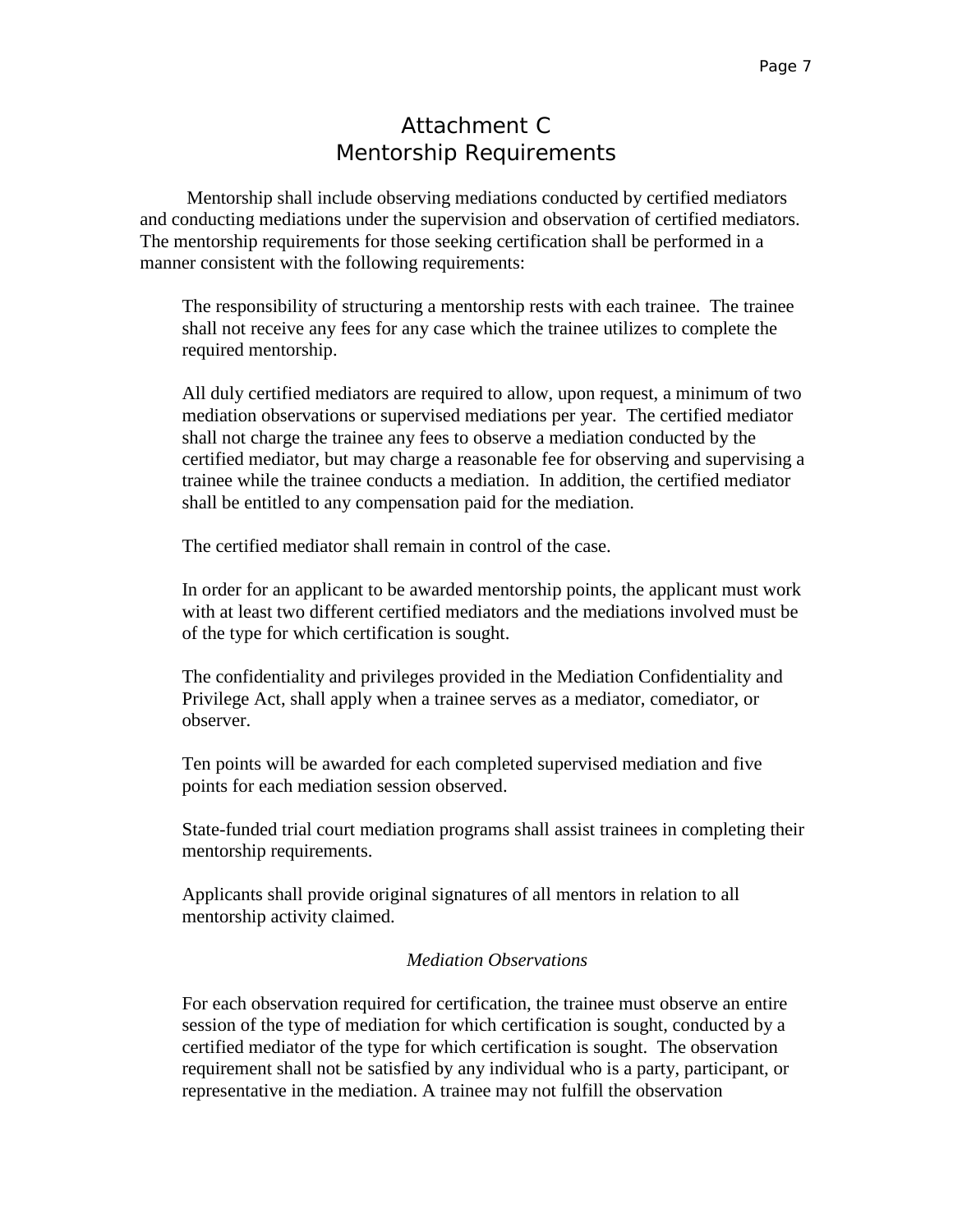requirements before beginning a certified mediation training program. The observation requirement may be completed prior to the conclusion of the certified mediation training program. An appellate or pre-suit mediation which is or would have been the type of mediation for which certification is sought if it had been filed in a trial court and if conducted by a certified mediator of the type for which certification is sought may be utilized for observation purposes. A federal court mediation conducted by a certified circuit mediator may be utilized to fulfill a circuit mentorship. Administrative agency mediation conducted under rules and procedures other than that of the state trial courts may not be utilized to fulfill the mentorship requirements.

#### *Supervised Mediations*

The requirement that the trainee conduct a mediation under the supervision and observation of a certified mediator may be fulfilled by the trainee co-mediating with a certified mediator, only if, in the opinion of the certified mediator, the trainee had a significant impact on the outcome of or made a substantial contribution to the mediation. At the conclusion of the mediation, the mentor shall determine if the trainee had a significant impact on the outcome of or made a substantial contribution to the mediation. If so, it may qualify as a "supervised" mediation. If not, it will qualify only as an observation.

For purposes of the requirement to conduct mediations, mediation is defined as a complete case, which may consist of multiple sessions. The entire mediation shall be comediated or observed by a certified mediator of the type for which certification is sought. In the event the trainee is only able to participate in a single session of a multi-session mediation, such participation qualifies as an observation regardless of the trainee's level of participation. An appellate or pre-suit mediation which is or would have been the type of mediation for which certification is sought if it had been filed in a trial court and if conducted by a certified mediator of the type for which certification is sought may be utilized for the requirements to conduct mediations under observation and supervision. A federal court mediation conducted by a certified circuit mediator may be utilized to fulfill a circuit mentorship. Administrative agency mediation conducted under rules and procedures other than that of the state trial courts may not be utilized to fulfill the mentorship requirements.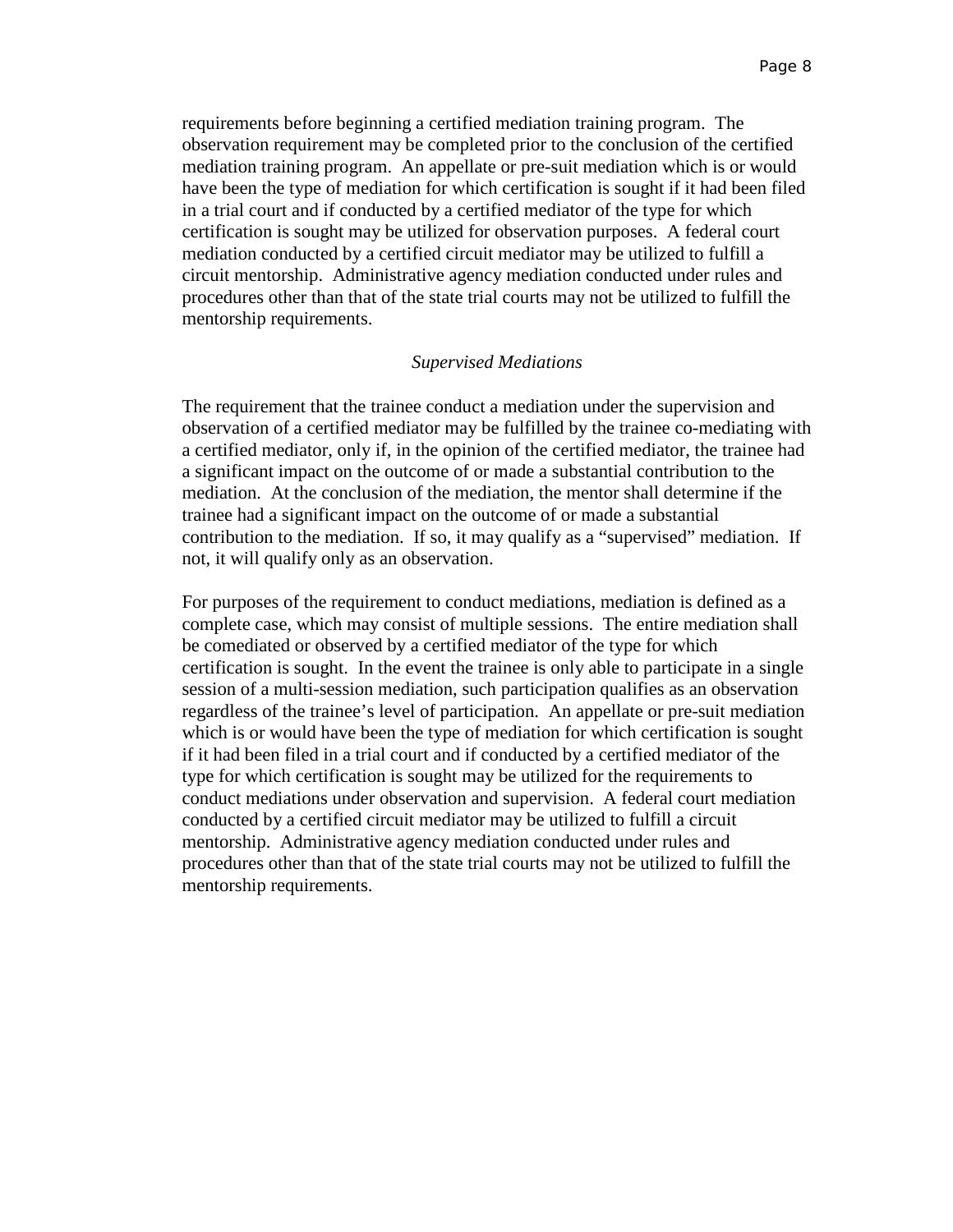# Attachment D CME Requirements for Certified Mediators AOSC11-1

#### **Continuing Mediator Education**

The purpose of continuing mediator education (CME) shall be to enhance the participant's professional competence as a mediator. The requirement of CME and the reporting thereof shall apply to all certified mediators seeking renewal and shall be fulfilled in accordance with the following procedures.

#### **General Requirement**

To qualify as Continuing Mediation Education (CME), a course or activity shall have significant, current intellectual or practical content and shall constitute an organized program of learning directly related to the practice of mediation. CME shall be conducted by an individual or group qualified by practical or academic experience.

All certified mediators (mediators) must complete a minimum of:

- 1. Generally: Sixteen hours of CME, which shall include a minimum of four hours of mediator ethics, a minimum of two hours of domestic violence education, and a minimum of one hour of diversity/cultural awareness education in each two year renewal cycle, including the two years following initial certification.
- 2. Family and Dependency: Family and dependency mediators must complete an additional two hours of the required 16 hours in domestic violence education per each renewal cycle, for a total of four hours.
- 3. Appellate: Appellate mediators must complete no less than four hours of appellate mediation specific education. This may be part of or in addition to the required 16 hours per each renewal cycle of the underlying certification.

Mediators who are certified in more than one area must complete sixteen hours of CME applicable to each of their areas of certification. Hours completed may be utilized toward more than one area of certification if the subject matter is relevant to each field of certification. For example, courses on such topics as mediator ethics, domestic violence, and general mediation skills may be credited to any or all of the areas of certification.

At a minimum, fifty percent of the required CME hours must be satisfied by attendance, not as a lecturer or presenter, at a live lecture, live seminar, or an audio/video playback of a seminar attended by a group that discussed the materials presented. Interactive Internet presentations may be counted as attendance at a live lecture. Noninteractive Internet presentations shall be applied toward the audio-visual category. A maximum of four hours of CME may be earned through mentoring as defined above.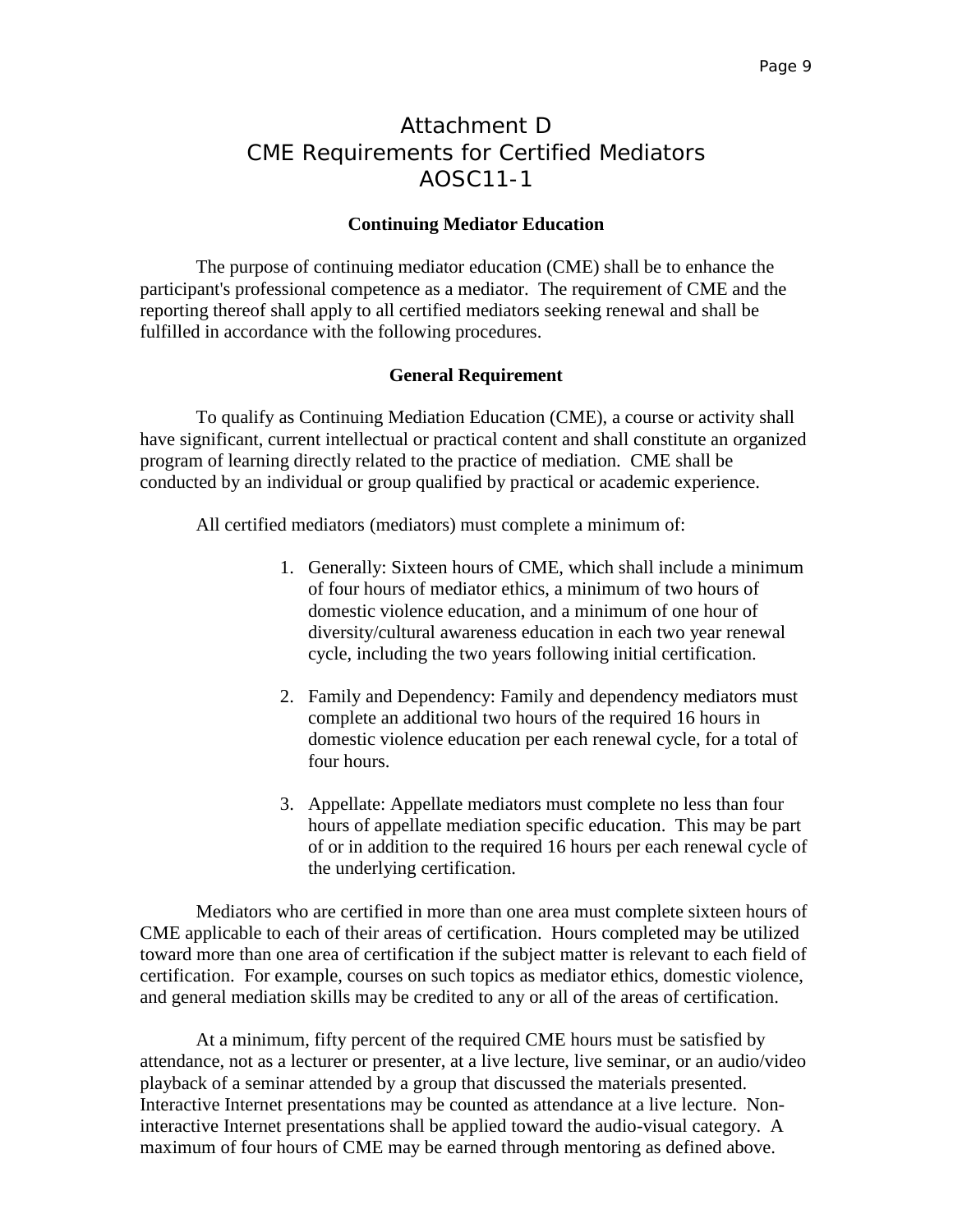Mentoring activities cannot be applied toward the required ethics, diversity/cultural awareness, or domestic violence CME components.

Continuing education completed for another profession's continuing education requirement may be used as CME if the material bears directly on the mediator's mediation practice and complies with the CME guidelines set forth in this order.

Mediator certification shall not be renewed until all CME requirements are completed.

#### **Definition**

A CME hour is defined as fifty minutes. CME may be completed during the mediator's renewal cycle in any of the following formats:

- (1) attending a live lecture or seminar;
- (2) listening to or viewing an audio or video presentation of a lecture or seminar with a group, and participating in a discussion of the materials presented;
- (3) listening to or viewing audio or video presentations;
- (4) serving as a mentor pursuant to rule 10.100, Florida Rules for Certified and Court-Appointed Mediators;
- (5) participating in Internet presentations;
- (6) lecturing or teaching in CME courses;
- (7) authoring or editing written materials submitted for publication that have significant intellectual or practical content directly related to the practice of mediation; and
- (8) successfully completing a self-directed program that is qualified for continuing education credit by a governmental licensing board.

#### **Reporting Requirements**

Mediators must maintain proof of attendance at CME programs or other appropriate documentation and must report their CME at the end of each two-year renewal cycle on the Center's renewal form. The mediator shall be responsible for maintaining all records relating to CME, which records shall be subject to audit. In addition, the mediator must certify that he or she has read the current Florida mediation rules; Chapter 44, Florida Statutes; and other relevant statutes.